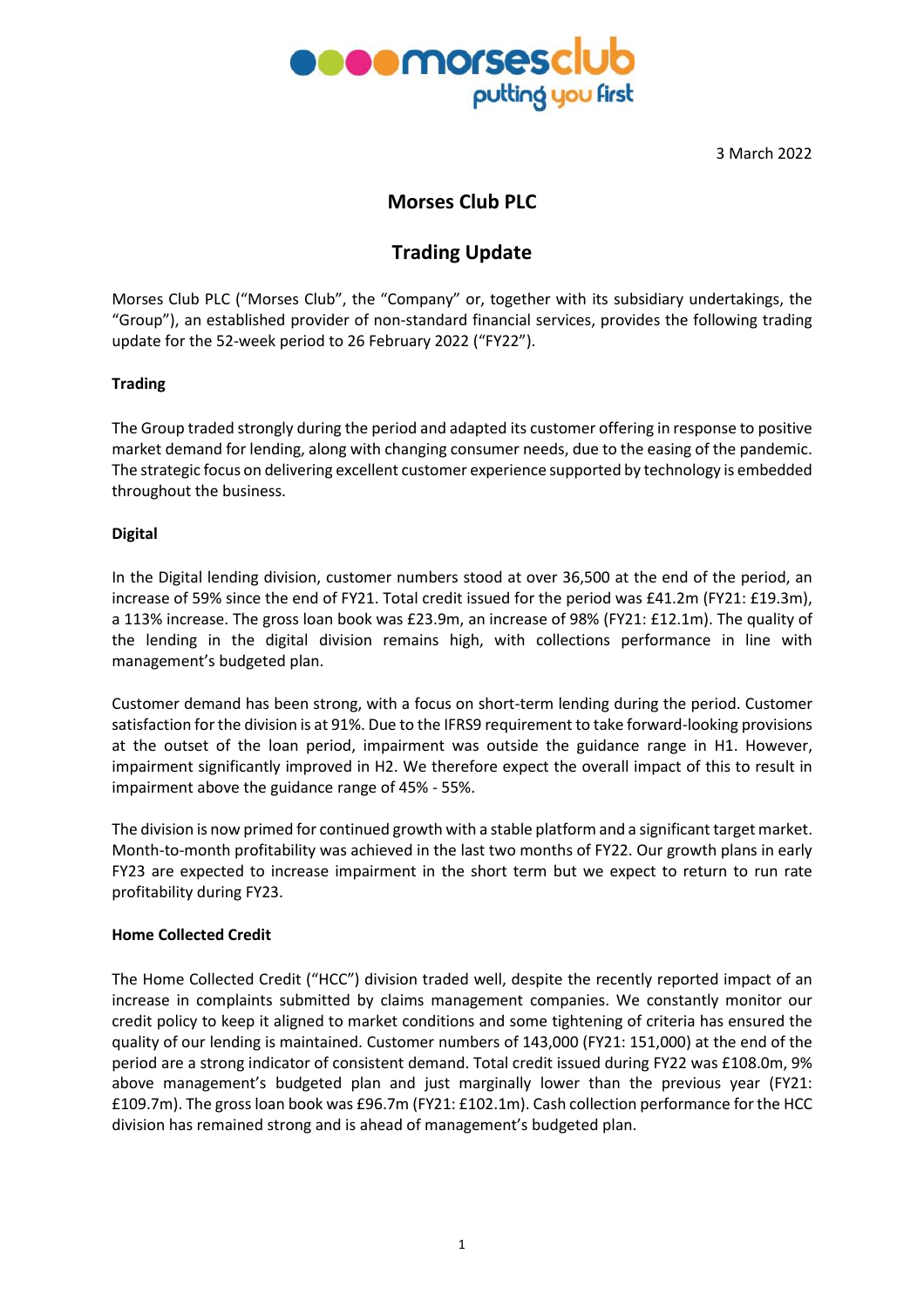

The Group continues to adapt to a structurally changing HCC sector influenced by changing customer and regulatory needs; 66% of all lending is now cashless, while 87% of payments are cashless. This is consistent with FY21, despite the easing of Covid-19 restrictions. 81% of customers are signed up for the customer portal, which has increased by 8% compared to FY21. Impairment for the financial year is expected to be lower than the Company's guidance range.

Customer satisfaction remains high at 97% for the HCC division, reflecting continued customer support for the evolving digital HCC model.

The Group's funding structure remains unchanged, with a revolving credit facility of £35m in place until 31 March 2023.

On 21 February 2022, the Group announced that it expected adjusted profit before tax for FY22 to be between 20% and 30% below the prevailing analyst consensus of £7.5m due to the impact of the recent increase in claims, subject to year-end audit review. Complaints continue at the same levels as we reported, and our guidance remains unchanged.

Morses Club will review its dividend at the time of finalising its full year audited accounts.

#### **U Account**

Following a strategic review of the e-money current account product, U Account, the business has decided to withdraw this product from the market due to significant changes in market conditions.

#### **Director Change**

Following the completion of her second three-year term of office as a Non-Executive Director on the Board, Joanne Lake will be stepping down from the Board on 31 March 2022. The Group thanksJoanne for her dedication and hard-work for Morses Club over her six-year tenure on the Board.

### **Notice of Interim Results**

Morses Club will announce its results for the 52-week period ending 26 February 2022 during May 2022. An update on the expected date of results will be provided in due course.

**Gary Marshall, Chief Executive Officer, commented:** *"I am very pleased to have been appointed CEO of Morses Club at such an important and transformational time in the business' history. I am very encouraged by the performance of the Group over the period. We have traded profitably, with a renewed focus on delivery and enhancing our customer experience. Our digital expertise gives us the ability to adapt to the continued change in customer and regulatory demands in both the Digital and HCC divisions.*

*"The HCC business has traded strongly, with proven levels of adaptability which we will continue to mould to our customers' needs over the coming years. I look forward to providing the group with a renewed focus on transforming the business to deliver sustained growth for both divisions."*

**Sir Nigel Knowles, Chairman, added:** *"Having served on the Board of Morses Club for a number of years, I am delighted to take up the role of Chairman. The underlying trading performance of the business is positive and the reshaped leadership team will give added impetus to the growth plans of*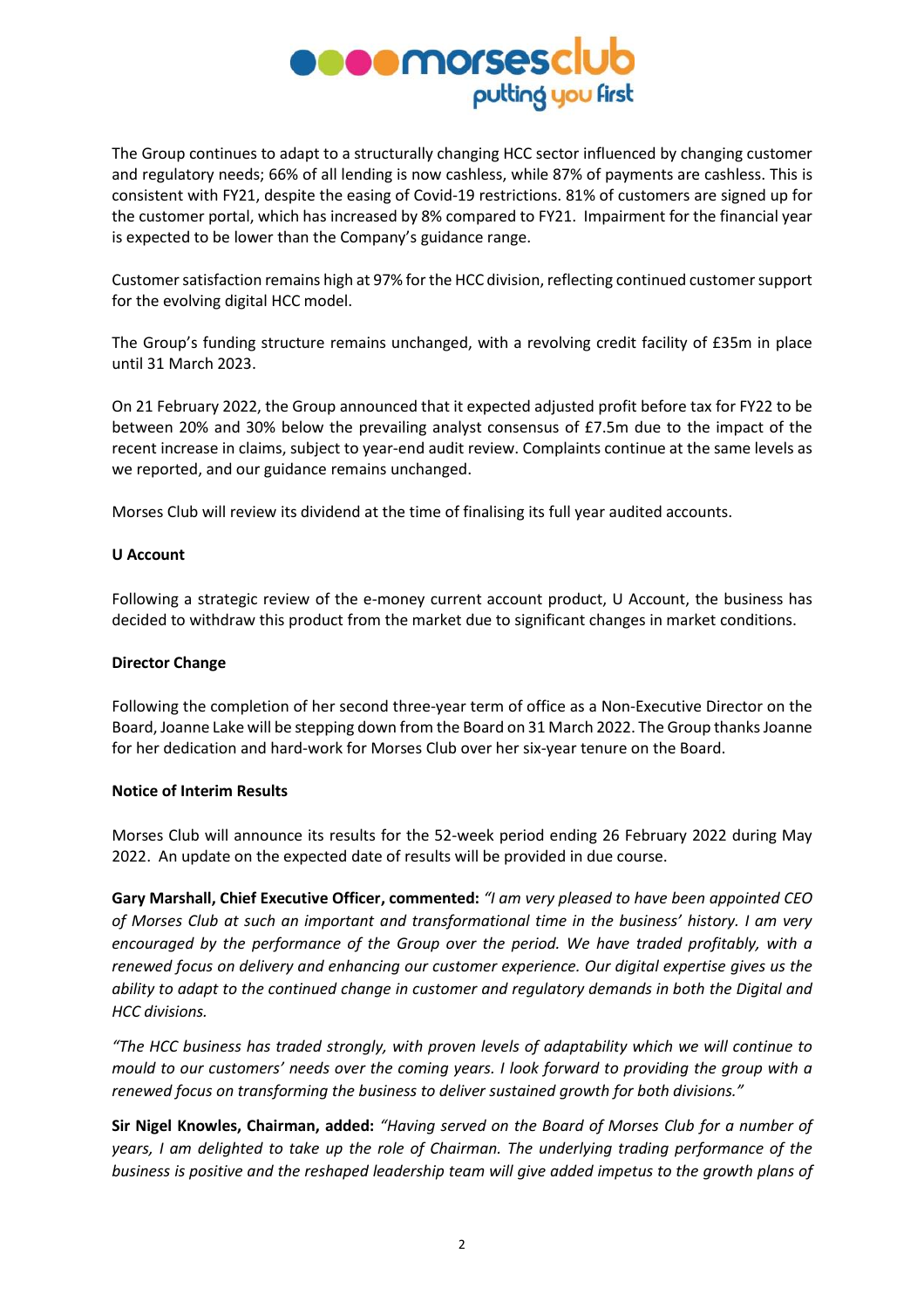

*the business that will ensure continued focus on delivering for our customers, shareholders, employees and agents."*

**Ends**

**For further information please contact:**

| <b>Morses Club PLC</b><br>Gary Marshall, Chief Executive Officer<br>Graeme Campbell, Chief Financial Officer        | Tel: +44 (0) 330 045 0719 |
|---------------------------------------------------------------------------------------------------------------------|---------------------------|
| <b>Peel Hunt (Nominated Adviser)</b><br>Andrew Buchanan / Rishi Shah / Sam Milford (Investment Banking<br>Division) | Tel: +44 (0) 20 7418 8900 |
| <b>Camarco</b><br>Jennifer Renwick / Jake Thomas                                                                    | Tel: +44 (0) 20 3757 4994 |

### **Notes to Editors**

#### **About Morses Club**

Morses Club is an established provider of non-standard financialservicesin the UK. The Group consists of Morses Club, the UK's largest home collected credit ("HCC") provider<sup>1</sup>, and Shelby Finance Limited, Morses Club's Digital division, which operates under two online brands, Dot Dot Loans, an online lending provider, and U Account, which offers online e-money current accounts. The Group's growing Digital capabilities and scalable, highly invested IT platform has enabled Morses Club to deliver an increasingly broad range of financial products and services to the non-standard credit market.

UK HCC is considered to be a specialised segment of the broader UK non-standard credit market. UK HCC loans are typically small, unsecured cash loans delivered directly to customers' homes. Repayments are collected in person during weekly follow-up visits to customers' homes.

Morses Club's HCC division is the largest UK Home Collected Credit (HCC) lender<sup>1</sup> with 144,000 customers throughout the UK. The HCC division enjoys consistently high customer satisfaction scores of 98%<sup>2</sup>. In 2016, the Morses Club Card, a cashless lending product, was introduced and in 2019 the Company introduced an online customer portal for its HCC customers, which now has over 108,000 registered customers.

The Group's growing Digital division, Shelby Finance, operates undertwo online brands. Dot Dot Loans provides online instalment loans of up to 48 months to c. 47,000 active customers. U Account is a leading digital current account provider offering an alternative to traditional banking by providing a fully functional agency banking service. U Account currently has c. 5,000 customers.

Morses Club listed on AIM in May 2016.

#### **About the UK non-standard credit market**